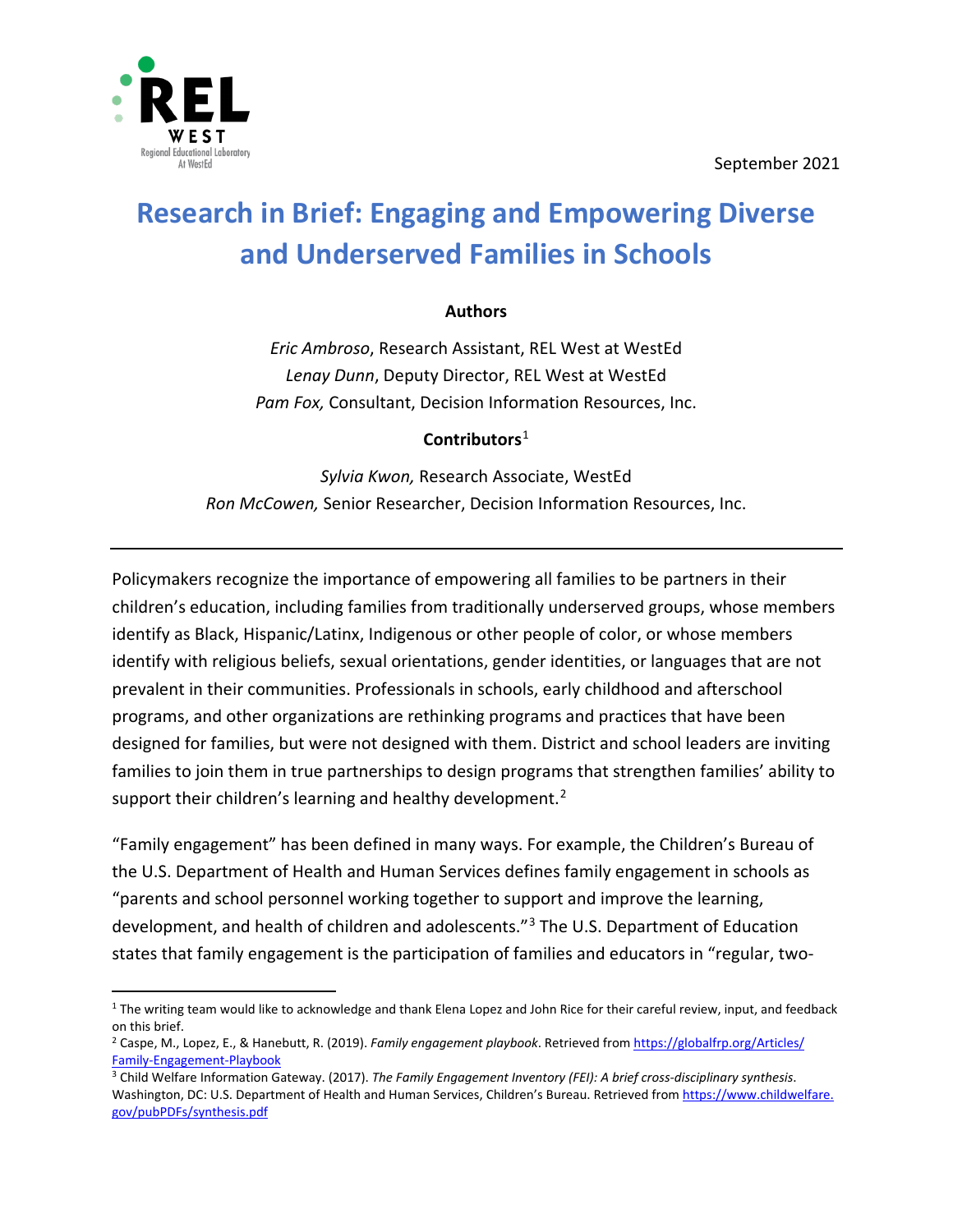<span id="page-1-6"></span>way, and meaningful communication involving student academic learning and other school activities."[4](#page-1-6) A 2013 study used a dual capacity-building framework for family-school partnerships to argue that transformative family engagement initiatives must empower and enable participants to be confident, active, knowledgeable, and informed stakeholders in their schools and neighborhoods. [5](#page-1-0)

Over the past decade, experts in the field of family and school partnerships have called for a shift from a focus on engagement to a focus on empowerment of parents, guardians, and caregivers to improve education outcomes for historically marginalized students.<sup>[6](#page-1-1)</sup> Although the terms "engage" and "empower" are often used interchangeably in the research, there is a significant difference in terms of practice.<sup>[7](#page-1-2)</sup> Family engagement generally refers to educators inviting families to participate in school-related activities. More than 50 years of research indicates that family engagement is one of the most powerful predictors of a child's development, educational attainment, and success in school and life.<sup>[8](#page-1-3)</sup> And the 2015 reauthorization of the Elementary and Secondary Education Act, known as the Every Student Succeeds Act (ESSA), continues to emphasize family engagement as a necessary element for improving student outcomes. Family empowerment refers to a more active and involved process that entails not only engaging families to be informed about their children's education but also empowering them with tools, resources, and strategies to actively support their children's learning and healthy development. Family empowerment occurs when educators and schools remove the barriers to and provide opportunities for families to gain agency and influence their schools' communities to bring about positive change in their children's schooling.<sup>[9](#page-1-4)</sup> Empowerment involves a mutually shared effort to reach mutually identified learning goals for an individual child or for all children in a school or district. To support educational equity in terms of both opportunity and outcomes, families must be empowered by schools, districts, and communities to support their children's learning.<sup>[10](#page-1-5)</sup> Findings from a recent

United States Department of Education. (2015). *Every Student Succeeds Act (ESSA)*. United States Department of Education. <sup>4</sup> <sup>5</sup> Mapp, K. L., & Kuttner, P. J. (2013). Partners in education: A dual capacity-building framework for family-school partnerships.

<span id="page-1-0"></span>SEDL.

<span id="page-1-1"></span><sup>6</sup> Caspe, M., Lopez, M. E., Chu, A., & Weiss, H. B. (2011). *Teaching the teachers: Preparing educators to engage families for student achievement*. Harvard Family Research Project; Holcomb-McCoy, C., & Bryan, J. (2010). Advocacy and empowerment in

<span id="page-1-2"></span><sup>7</sup> Although much of the research cited in this brief uses the term engagement, we attempt to highlight aspects of engagement strategies that can empower families to take a more active role in their children's education.

<span id="page-1-3"></span><sup>8</sup> Caspe, M., Lopez, E., & Hanebutt, R. (2019). *Family engagement playbook*. Retrieved from [https://globalfrp.org/Articles/Family-Engagement-Playbook;](https://globalfrp.org/Articles/Family-Engagement-Playbook) Hall, C. M. (2020). The impact of family engagement on student achievement. *Networks: An Online Journal for Teacher Research, 22*(2)[. https://doi.org/10.4148/2470-6353.1327](https://doi.org/10.4148/2470-6353.1327)

<span id="page-1-5"></span><span id="page-1-4"></span><sup>9</sup> Caspe, M., Lopez, M. E., Chu, A., & Weiss, H. B. (2011). *Teaching the teachers: Preparing educators to engage families for student achievement*. Harvard Family Research Project; Holcomb-McCoy, C., & Bryan, J. (2010). Advocacy and empowerment in parent consultation: Implications for theory and practice. *Journal of Counseling & Development, 88*(3), 259–268.<br><sup>10</sup> Ibid.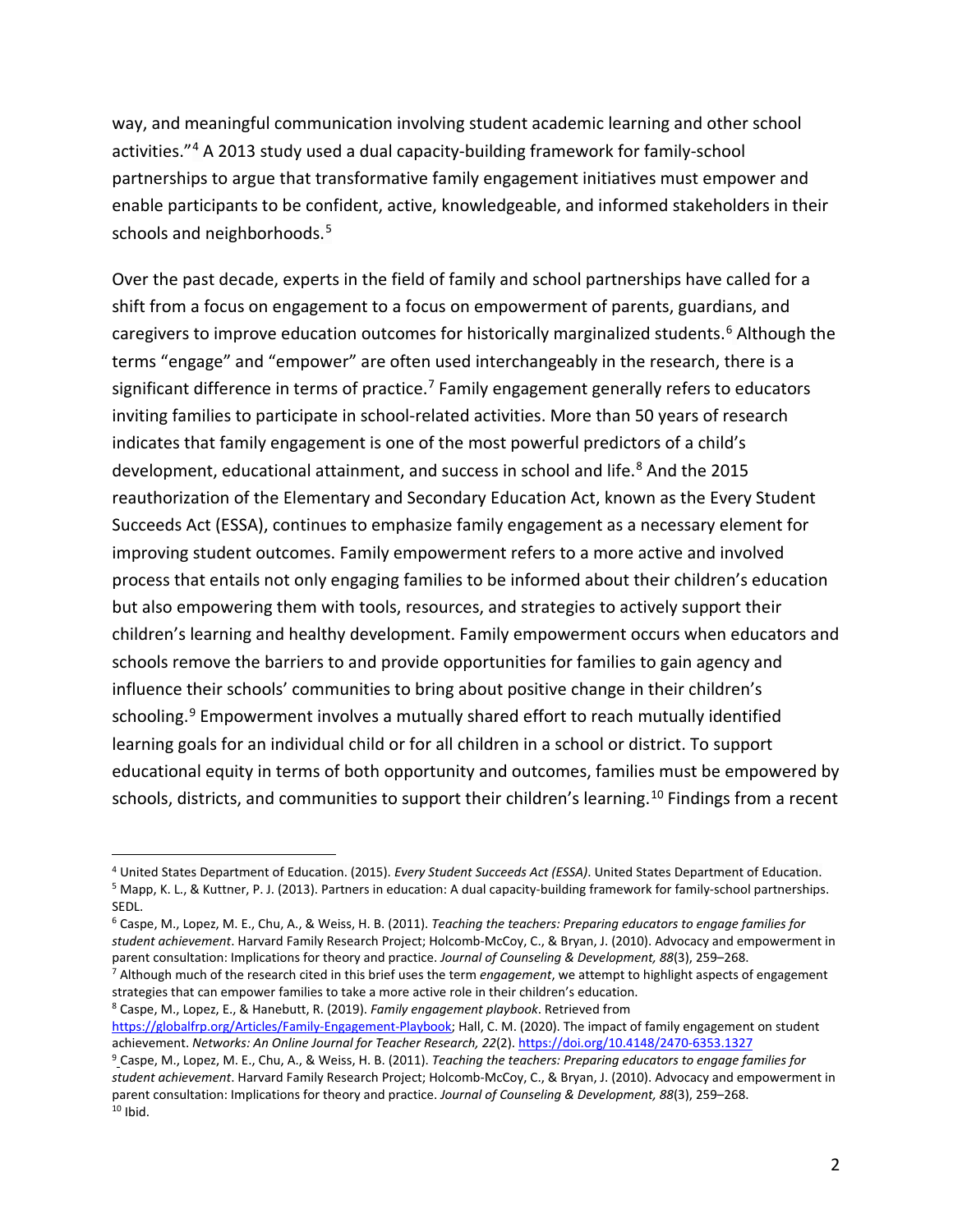study suggests that family empowerment can improve academic outcomes for children who are typically underserved and whose backgrounds are under-represented in the schooling process.[11](#page-2-0)

This brief, requested by the Arizona Department of Education, presents a narrative synthesis and is based on a partial review of the relevant literature on strategies for engaging and, more recently, empowering families to support their children's learning and development.<sup>[12](#page-2-1)</sup> The brief also reviews and summarizes lessons learned from this research, and offers recommendations for how local education agencies can engage and empower families.

# **Research on Family Engagement**

 $\overline{a}$ 

Why is it important to engage families<sup>[13](#page-2-2)</sup> in their children's education? Research has found that children achieve more academically when their families are positively engaged in the schools they attend.[14](#page-2-3) Compared to students whose families are not regularly engaged in their schooling, students who had regular family engagement earned higher grades and test scores, enrolled in advanced courses at higher rates, attended school more regularly, had higher graduation rates, had better social skills, and showed improved behavior.<sup>[15](#page-2-4)</sup> Research suggests that children from socioeconomically disadvantaged and/or racial and ethnic minority backgrounds tend to benefit the most from having parents involved in their schooling.<sup>[16](#page-2-5)</sup> Studies found that engaging low-income and underserved families may reduce barriers to children's learning, especially when schools initiate communication and design strategies to work side-by-side with them to support student learning.<sup>[17](#page-2-6)</sup> For example, family-school partnerships can use data on student absenteeism and grades to co-create culturally appropriate action steps to improve student outcomes.

<span id="page-2-0"></span><sup>&</sup>lt;sup>11</sup> Diversity can take many forms: race, ethnicity, religious beliefs, economic status, sexual orientation, gender identity, and language. Banks, J. A. (2015). *Cultural diversity and education: Foundations, curriculum, and teaching*. Routledge.

<span id="page-2-1"></span> $12$  This narrative synthesis is based on selected literature published within the last 10 years on the topic of family engagement. The literature was identified by using a designated set of key words and search strings in ERIC, Google Scholar, and PsychInfo. Some literature that was developed more than 10 years ago is included if it was a seminal piece or especially germane to this brief.

<span id="page-2-2"></span><sup>&</sup>lt;sup>13</sup> The term "families" refers to parents, grandparents, guardians, foster parents, or caretakers with whom the children live and who are responsible for their well-being.<br><sup>14</sup> Hall, C. M. (2020) The impact of family engagement on student achievement. *Networks: An Online Journal for Teacher* 

<span id="page-2-3"></span>*Research, 22*(2).<https://doi.org/10.4148/2470-6353.1327>

<span id="page-2-4"></span><sup>15</sup> Newman, N., Northcutt, A., Farmer, A., & Black, B. (2019). Epstein's model of parental involvement: Parent perceptions in urban schools. Language Teaching and Educational Research (LATER), 2(2), 81–100. DOI: https://doi.org/10.35207/later.559732<br><sup>16</sup> Crosnoe, R. (2015). Continuities and consistencies across home and school systems. In S. M. S (Eds.), *Processes and pathways of family-school partnerships across development* (pp. 61–80). Springer, Cham.

<span id="page-2-6"></span><span id="page-2-5"></span><sup>17</sup> Lawson, M. A., & Alameda-Lawson, T. (2012). A case study of school-linked collective parent engagement. *American Educational Research Journal, 49*(4), 651–684; Smith, S., Robbins, T., Stagman, S., & Mathur, D. (2014). *Parent engagement from preschool through grade 3: A guide for policymakers*. National Center for Children in Poverty.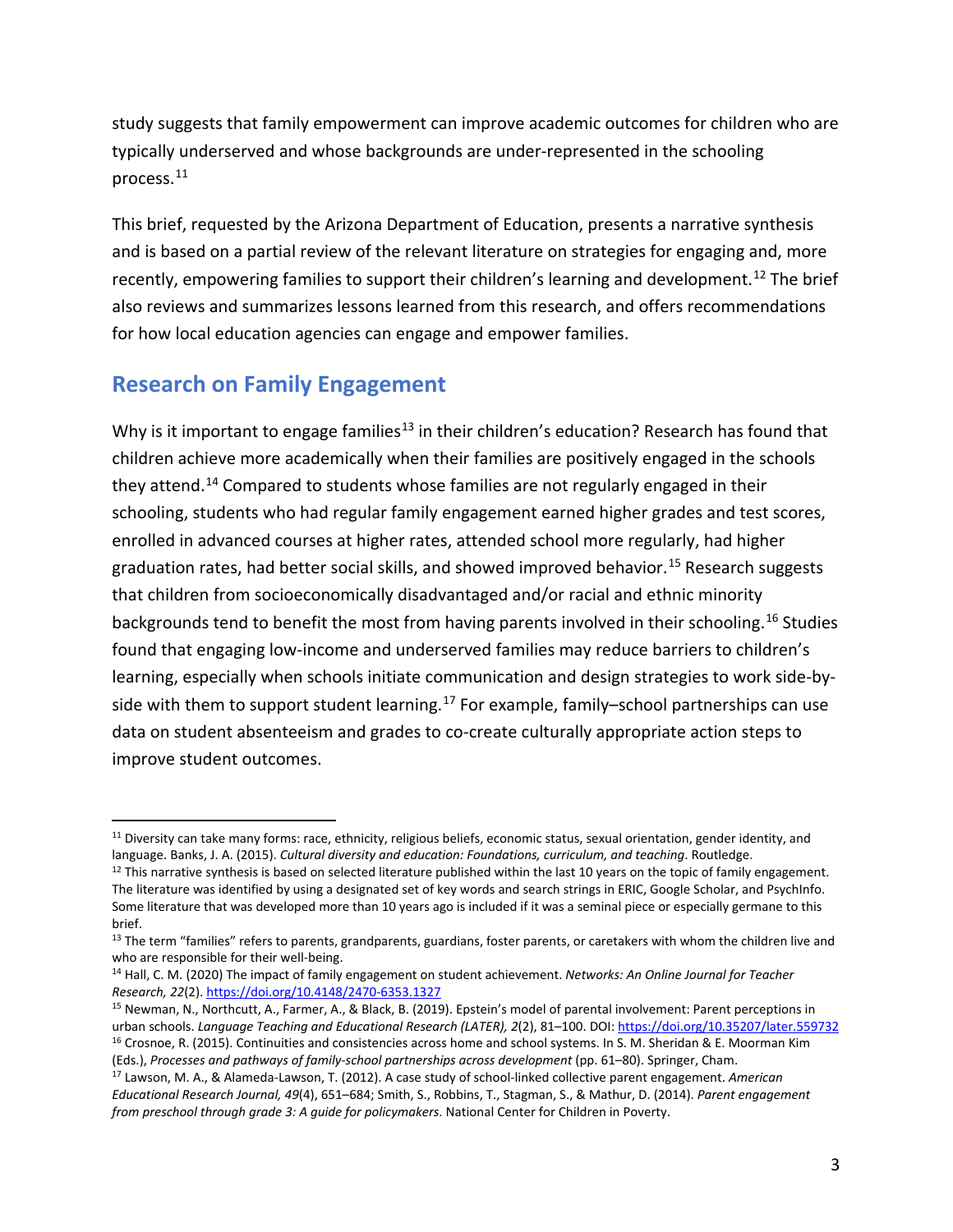#### *School Programs that Support Family Engagement*

Many families want to support their children's success but lack meaningful and relevant information and guidance about the best practices associated with positive student outcomes. Accordingly, schools can take an active role in designing family engagement activities in areas such as checking homework and shared reading.<sup>[18](#page-3-0)</sup> For example, structured reading programs that offer reading strategies to families have shown favorable results compared to instances in which families voluntarily read to their children at home without any support or guidance from school.<sup>[19](#page-3-1)</sup>

A meta-analysis of family engagement programs conducted through the Harvard Family Research Project showed the importance of "school-initiated" programs and the positive impact of educators providing guidance and support to structure family engagement activities.<sup>[20](#page-3-2)</sup> The meta-analysis found that four school-initiated family engagement programs had statistically significant, positive effects on student achievement. The four programs included one that encouraged families and their children to read together, one that was designed to help families and teachers collaborate with one another as equal partners in improving children's academic outcomes, one that encouraged families to make daily checks on their children's completion of homework, and one that increased teacher-family communication. Among the factors that were common to the successful efforts of these programs, one variable that clearly stood out was the emphasis on partnerships between families and teachers.<sup>[21](#page-3-3)</sup> Another study examined the long-term effects of an intervention designed to help families convey the importance of STEM courses to their teenage children. The study found that the intervention resulted in an average increase of 12 percentile points on mathematics and science standardized test scores for the high school students and higher rates of STEM career pursuit five years after the study.<sup>22</sup>

<span id="page-3-0"></span><sup>&</sup>lt;sup>18</sup> Jeynes, W. H. (2012). A meta-analysis of the efficacy of different types of parental involvement programs for urban students. *Urban Education, 47*(4), 706–742.

<span id="page-3-1"></span> $19$  Ibid.

<span id="page-3-2"></span> $20$  Ibid.

<span id="page-3-3"></span><sup>&</sup>lt;sup>21</sup> Jeynes, W. H. (2012). A meta-analysis of the efficacy of different types of parental involvement programs for urban students. *Urban Education, 47*(4), 706–742.

<span id="page-3-4"></span><sup>&</sup>lt;sup>22</sup> Rozek, C. S., Svoboda, R. C., Harackiewicz, J. M., Hulleman, C. S., & Hyde, J. S. (2017). Utility-value intervention with parents increases students' STEM preparation and career pursuit. *Proceedings of the National Academy of Sciences, 114*(5), 909–914.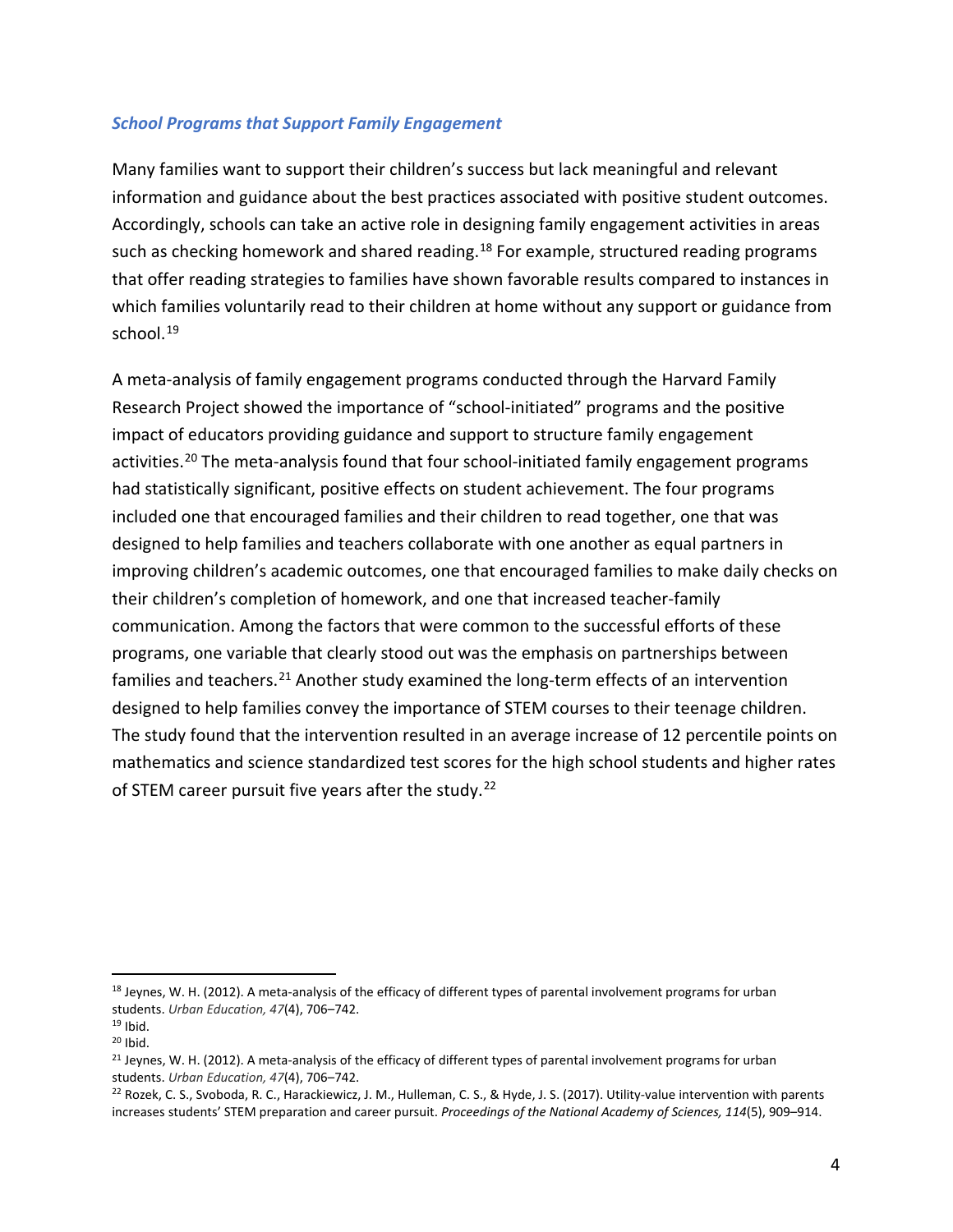## **Barriers to Engaging All Families**

Though U.S. classrooms are becoming more culturally and linguistically diverse,<sup>[23](#page-4-0)</sup> historically underserved families often have lower rates of engagement with their children's schools due to feeling isolated, ignored, and unwelcome in the school community.<sup>[24](#page-4-1)</sup> For many families from historically underserved groups, their personal and communal experiences have shaped their perceptions and interactions with schools.[25](#page-4-2) Historically underserved families often have negative school experiences and encounter racism, classism, and rejection in school communities.[26](#page-4-3) In addition, they may experience power differences that negatively impact their relationships with school personnel.<sup>[27](#page-4-4)</sup> Families who believe that their knowledge or skills are inadequate or unappreciated may be reluctant to become involved in school. They may avoid attending school meetings or events if they do not view the school as a welcoming place.<sup>[28](#page-4-5)</sup> Furthermore, family members may work long hours or have other family responsibilities that conflict with school or meeting hours.<sup>[29](#page-4-6)</sup> When school staff are unaware of diverse expectations, experiences, and ambitions among families, they may misinterpret a family's lack of involvement as disinterest in its children's academic lives.<sup>[30](#page-4-7)</sup>

Research suggests that Hispanic/Latinx families continue to be the target of deficit thinking in educational settings.<sup>[31](#page-4-8)</sup> There is widespread myth that if families are not actively visible in school activities such as fundraisers, advisory meetings, and field trips, then they are not interested in their child's education.<sup>[32](#page-4-9)</sup> This assumption ignores some of the culturally specific ways in which Hispanic/Latinx families engage in their children's education outside of school, such as cultivating agency in their children or modeling academic excellence at home. Given the link between how families are perceived and engaged by school communities, Hispanic/Latinx families may receive fewer invitations to engage with teachers and less communication related

<span id="page-4-0"></span><sup>&</sup>lt;sup>23</sup> García, E., Arias, M. B., Harris Murri, N. J., & Serna, C. (2010). Developing responsive teachers: A challenge for a demographic<br>reality. Journal of Teacher Education, 61(1-2), 132–142.

<span id="page-4-1"></span><sup>&</sup>lt;sup>24</sup> Child Trends. (2013). *Parental involvement in schools*. https://www.childtrends.org/?indicators=parental-involvement-in-<br>schools

<span id="page-4-2"></span> $\frac{25}{25}$  Reynolds, A. D., Crea, T. M., Medina, J., Degnan, E., & Mcroy, R. (2014). A mixed-methods case study of parent involvement in an urban high school serving minority students. *Urban Education, 50*, 750–775. https://doi.org/10.1177/0042085914534272<br><sup>26</sup> Capps, R., Fix, M., Ost, J., Reardon-Anderson, J., & Passel, J. (2004). The health and well-bein *immigrants*. Washington, DC: Urban Institute.

<span id="page-4-5"></span><span id="page-4-4"></span><span id="page-4-3"></span><sup>&</sup>lt;sup>27</sup> Ibid.<br><sup>28</sup> Ibid.<br><sup>29</sup> Christianakis, M. (2011, Fall). Parents as "help labor": Inner-city teachers' narratives of parent involvement. *Teacher* 

<span id="page-4-7"></span><span id="page-4-6"></span>*Education Quarterly, 38, 157–178.*<br><sup>30</sup> Snell, A. (2018). Parent-school engagement in a public elementary school in Southern Arizona: Immigrant and refugee parent<br>perspectives. *School Community Journal, 28*(2), 113.

<span id="page-4-8"></span><sup>&</sup>lt;sup>31</sup> Valencia, R. R. (Ed.). (2012). The evolution of deficit thinking: Educational thought and practice. Routledge.

<span id="page-4-9"></span><sup>32</sup> Liou, D. D., Ambroso, E. P., & Antrop-González, R. (2018). Latinx parental expectations in the home: Educación and the assets of religiosity, family, and community. In W. Jeynes (Ed.), *The Wiley handbook*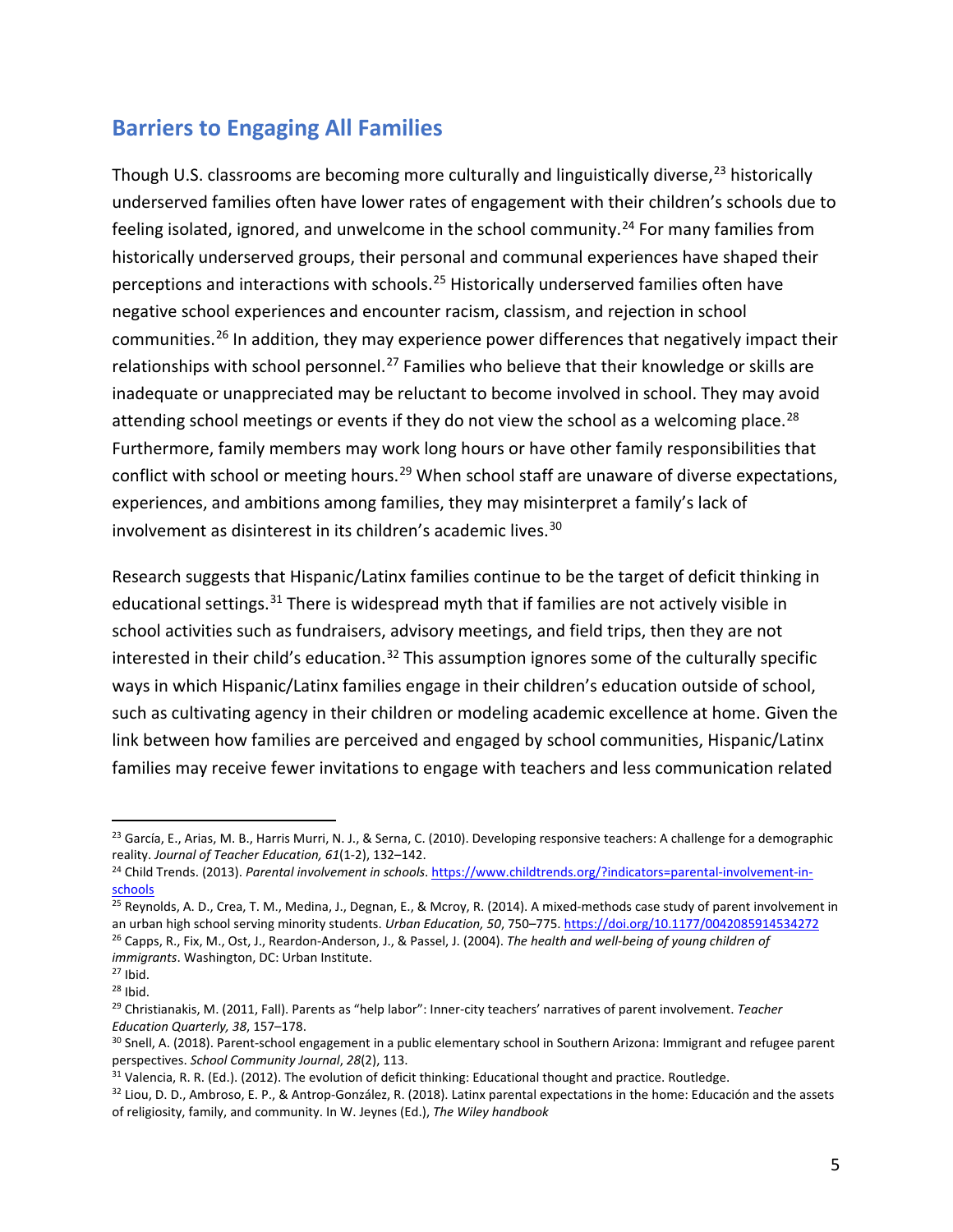<span id="page-5-0"></span>to supporting their children's academic work.<sup>[33](#page-5-0)</sup> In Arizona, which has one of the largest and fastest growing Hispanic/Latinx student populations in the U.S., this phenomenon is especially problematic.[34](#page-5-1) 

#### *Immigrant Families*

 $\overline{a}$ 

Immigrant families have many cultural and social assets. For example, employment rates for immigrant parents are high, and immigrant children are more likely to live in two-parent families than children of U.S.-born parents.<sup>[35](#page-5-2)</sup> In addition, many immigrant families place a high value on education and have high educational aspirations for their children.<sup>[36](#page-5-3)</sup> Yet, research indicates that immigrant families tend to be less active in school-engagement activities.<sup>[37](#page-5-4)</sup> There are several possible barriers to engaging and empowering immigrant families, including families' limited English proficiency, lack of bilingual skills on the part of teachers and school staff, and families' unfamiliarity with the U.S. public school system.<sup>[38,](#page-5-5) [39](#page-5-6)</sup> Although most children of immigrants are fluent English speakers, approximately 58 percent have at least one parent with limited English proficiency, which could make it difficult for these parents to communicate with teachers or school staff.<sup>[40](#page-5-7)</sup>

Some families who have immigrated to the United States also have "to cope with the physical and emotional stress of living in a culture that welcomes their labor but rejects, openly or covertly, their presence."[41](#page-5-8) Families who are trying to adjust to life in a country whose language and customs are foreign to them may need teachers to reach out to them and welcome them as partners in their children's education. Invitations from teachers to engage in their children's education empowers immigrant families because they confirm that their participation is

<sup>33</sup> Nava, P. E. (2012). *Sin sacrificio no hay recompensa: Apoyo as (im)migrant parental engagement in farmworking families of* 

<span id="page-5-1"></span>*the California Central Valley.* University of California, Los Angeles.<br><sup>34</sup> *AP News*. (February 29, 2020). Arizona teachers significantly less diverse than students. Retrieved fro[m https://apnews.com/](https://apnews.com/article/f6562bb29688978f75d0ecf7a86541b3)<br>article/f6562bb2968

<span id="page-5-2"></span><sup>&</sup>lt;sup>35</sup> Hernandez, D., & Cervantes, W. (2011). *Children in immigrant families: Ensuring opportunity for every child in America.* Washington, DC: First Focus.

<span id="page-5-3"></span><sup>&</sup>lt;sup>36</sup> Sibley, E., & Dearing, E. (2014). Family educational involvement and child achievement in early elementary school for American-born and immigrant families. *Psychology in the Schools, 51*(8), 814–831.

<span id="page-5-4"></span><sup>37</sup> Child Trends. (2013). *Parental involvement in schools*[. https://www.childtrends.org/?indicators=parental-involvement-in](https://www.childtrends.org/?indicators=parental-involvement-in-schools)[schools](https://www.childtrends.org/?indicators=parental-involvement-in-schools)

<span id="page-5-5"></span><sup>38</sup> Soutullo, O. R., Smith-Bonahue, T., Sanders-Smith, S., & Navia, L. E. (2016). Discouraging partnerships? Teachers' perspectives on immigration-related barriers to family-school collaboration. School Psychology Quarterly, 31(2), 226–240.<br><sup>39</sup> Sibley, E., & Dearing, E. (2014). Family educational involvement and child achievement in early elementary s

<span id="page-5-6"></span>American-born and immigrant families. *Psychology in the Schools, 51*(8), 814–831.<br><sup>40</sup> Capps, R., Fix, M., Ost, J., Reardon-Anderson, J., & Passel, J. (2004). *The health and well-being of young children of* 

<span id="page-5-7"></span>*immigrants*. Washington, DC: Urban Institute.

<span id="page-5-8"></span><sup>41</sup> Yoshikawa, H. (2011). Immigrants raising citizens: Undocumented parents and their young. New York, NY: Russell Sage Foundation.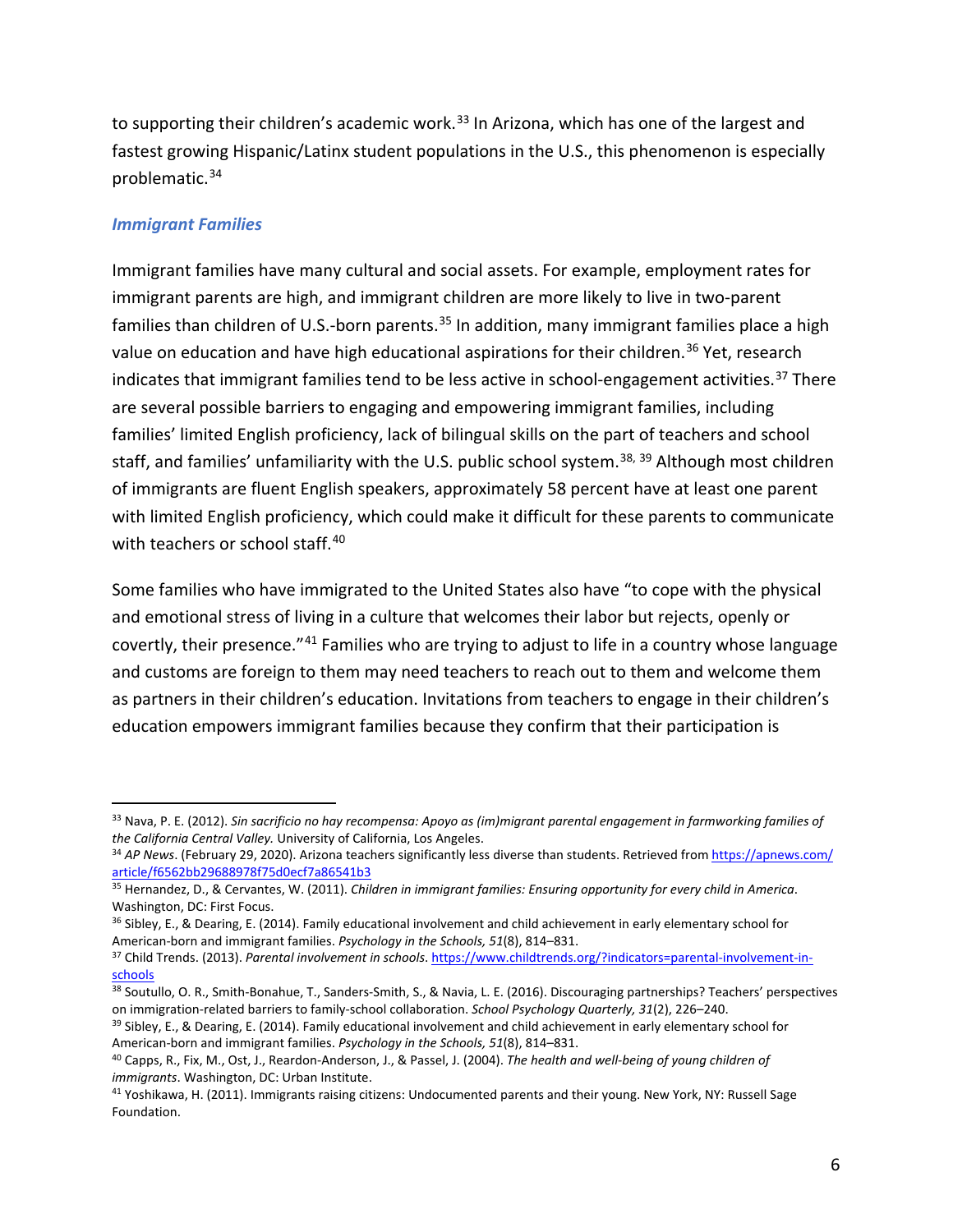welcome, valuable, and expected by the school community.<sup>[42](#page-6-0)</sup> In addition, the existing literature indicates that although schools often try to involve immigrant families, they do not always succeed in giving them equal power as decision-makers.<sup>[43](#page-6-1)</sup> A child's teacher may be the only contact that families have with their child's school and the teacher may make the difference in whether a family has a successful school-family relationship.

# **Strategies to Increase Empowerment Among Diverse Groups of Families**

Education policies at the federal, state, and local levels reflect the importance of family engagement in schools. For example, the U.S. Department of Education requires all Title I schools (i.e., schools serving a high proportion of low-income students) to have a parent involvement policy and a plan for how schools and parents will collaborate to promote student achievement. However, too often, families are brought into schools only when a problem arises, limiting the school–home relationship to emergencies and disciplinary issues.

The right kinds of school–family connections—those relationships built on listening, welcoming, and shared decision-making—can empower parents to become more involved and can produce multiple benefits for students. [44](#page-6-2) When schools invite a diverse set of families into the classroom, share strategies for helping their children succeed academically, and provide multiple opportunities for families to participate as decision-makers in their child's learning, they empower them to support their children's learning. Research indicates that fostering family engagement and empowerment is effective in improving academic outcomes for students whose families have been traditionally underserved or under-represented in public school systems.[45](#page-6-3) 

Despite an abundance of literature on the topic of family engagement strategies, school administrators and teachers are often unaware of strategies they can implement to encourage transformative parental involvement. Below is a list of family engagement strategies from the existing literature at the individual, relational, and organizational levels.

<span id="page-6-1"></span><span id="page-6-0"></span><sup>42</sup> Hoover-Dempsey, K. V., Walker, J. M., Sandler, H. M., Whetsel, D., Green, C. L., Wilkins, A. S., & Closson, K. (2005). Why do parents become involved? Research findings and implications. The Elementary School Journal, 106(2), 105-130.<br><sup>43</sup> Yoshikawa, H. (2011). Immigrants raising citizens: Undocumented parents and their young. New York, NY: Russe Foundation.

<span id="page-6-3"></span><span id="page-6-2"></span><sup>44</sup> Wood, L., & Bauman, E. (2017). *How family, school, and community engagement can improve student achievement and influence school reform: Literature review*. Nellie Mae Education Foundation.  $45$  Ibid.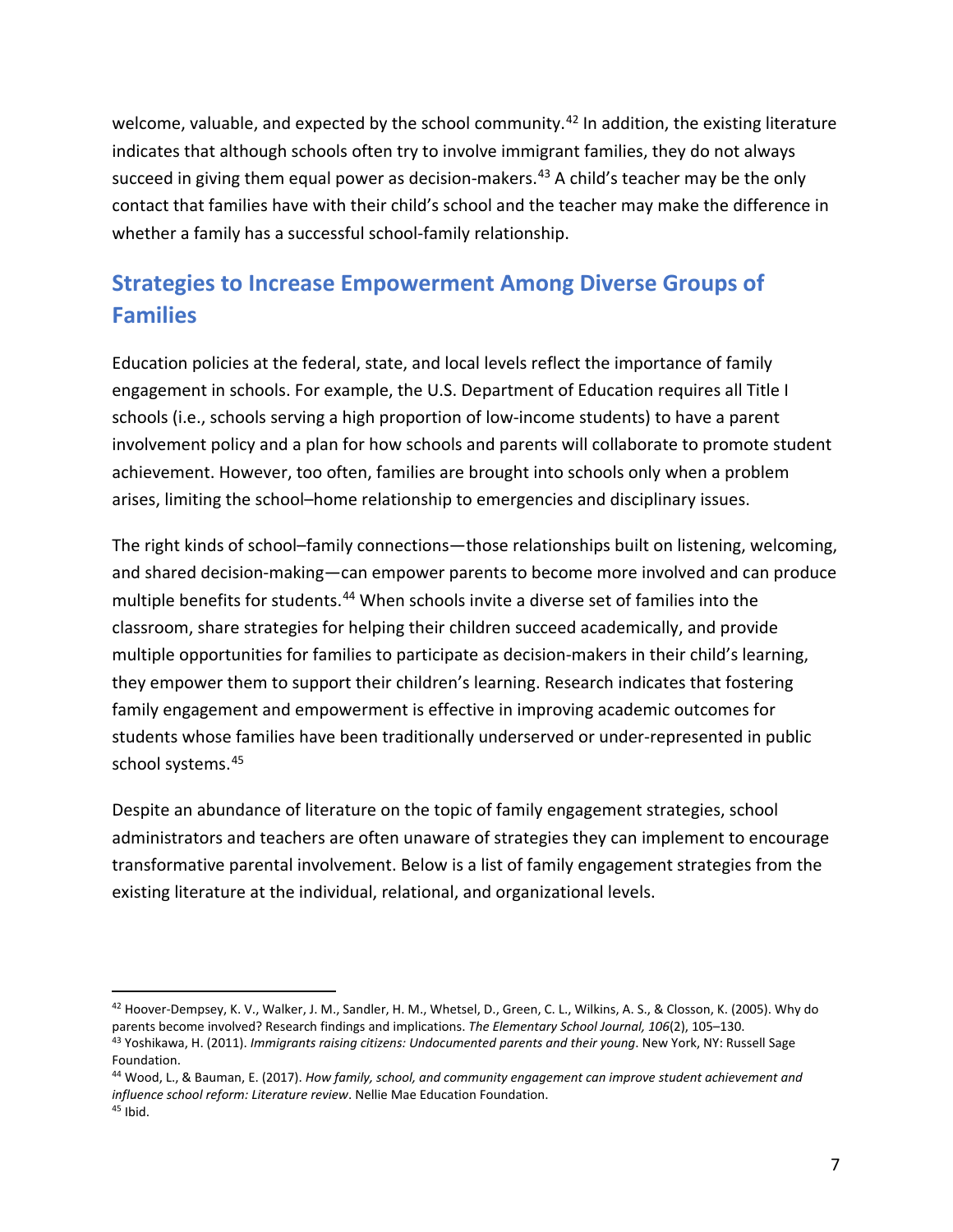**Individual:** These strategies strengthen individual capacities, self-confidence, and cognition of educators and families.

- **Start with self-reflection about personal biases.** The beginning point in educators' communication with families is self-reflection about their own biases. Being aware of, and able to overcome, biases enables educators to listen deeply to families and to communicate with empathy, respect, and humility.[46](#page-7-0)
- **Demonstrate sensitivity to family values, cultural differences, and characteristics.** Teachers who have an asset-based view toward families focus on each student's strengths, want to learn about the family and the community in which they live, and believe that all families want the best for their children. [47](#page-7-1) One way to demonstrate cultural awareness is for teachers to conduct home visits so that they becomes more familiar with the cultural diversity at their school. Schools can also send out a family survey to learn about families' cultures and school experiences.<sup>[48](#page-7-2)</sup> Providing opportunities for families to share about their educational experiences is another powerful way to begin to understand family perspectives on schooling. [49](#page-7-3)
- **Hold yourself accountable.** Districts and schools should identify their family engagement goals and collect data to understand their progress and need for improvements. At the individual level, district and school leaders have to be transparent and accountable to families and the community.<sup>[50](#page-7-4)</sup>

**Relational:** These strategies support family empowerment and strengthen family-school partnerships.

• **Initiate ongoing two-way communication.** Communication is critical to empowering parents in their partnership with schools. It is important to have "two-way" communication in which educators do not do all the talking.<sup>[51](#page-7-5)</sup> Building relationships takes time and perseverance, and it is important for school leaders and staff to listen

<span id="page-7-0"></span> $\overline{a}$ <sup>46</sup> Sanders-Smith, S. C., Smith-Bonahue, T. M., Cordoba, T. E., & Soutullo, O. R. (2019). Shifting perspectives: Preservice teacher<br>preparation in family engagement. Journal of Early Childhood Teacher Education, 40(3), 22

<span id="page-7-1"></span><sup>&</sup>lt;sup>47</sup> Weiss, H. B., Bouffard, S. M., Bridglall, B. L., & Gordon, E. W. (2009). Reframing family involvement in education: Supporting *families to support educational equity* (Equity Matters, Research Review No. 5). Campaign for Educational Equity, Teachers College, Columbia University.

<span id="page-7-2"></span><sup>48</sup> Finello, K. M., Zadouri, N., Terteryan, A., & Hampton, P. (2014, June). *The California Home Visiting Program external evaluation: Family focus groups in 2014*. Sacramento, CA: WestEd; Larocque, M., Kleiman, I., & Darling, S. M. (2011). Parental involvement: The missing link in school achievement. *Preventing School Failure, 55*(3), 115–122*.*

<span id="page-7-3"></span><sup>49</sup> Global Family Research Project. (2020). *Family engagement storytelling project stands at the 'intersection of media and educational justice.'*

<span id="page-7-4"></span><sup>&</sup>lt;sup>50</sup> Westmoreland, H., Lopez, E., & Rosenberg, H. (2009). How to develop a logic model for districtwide family engagement strategies. *Harvard Family Research Project, 10*.<br><sup>51</sup> Kraft, M. A., & Dougherty, S. M. (2013). The effect of teacher–family communication on student engagement: Evidence from

<span id="page-7-5"></span>a randomized field experiment. *Journal of Research on Educational Effectiveness, 6*(3), 199–222.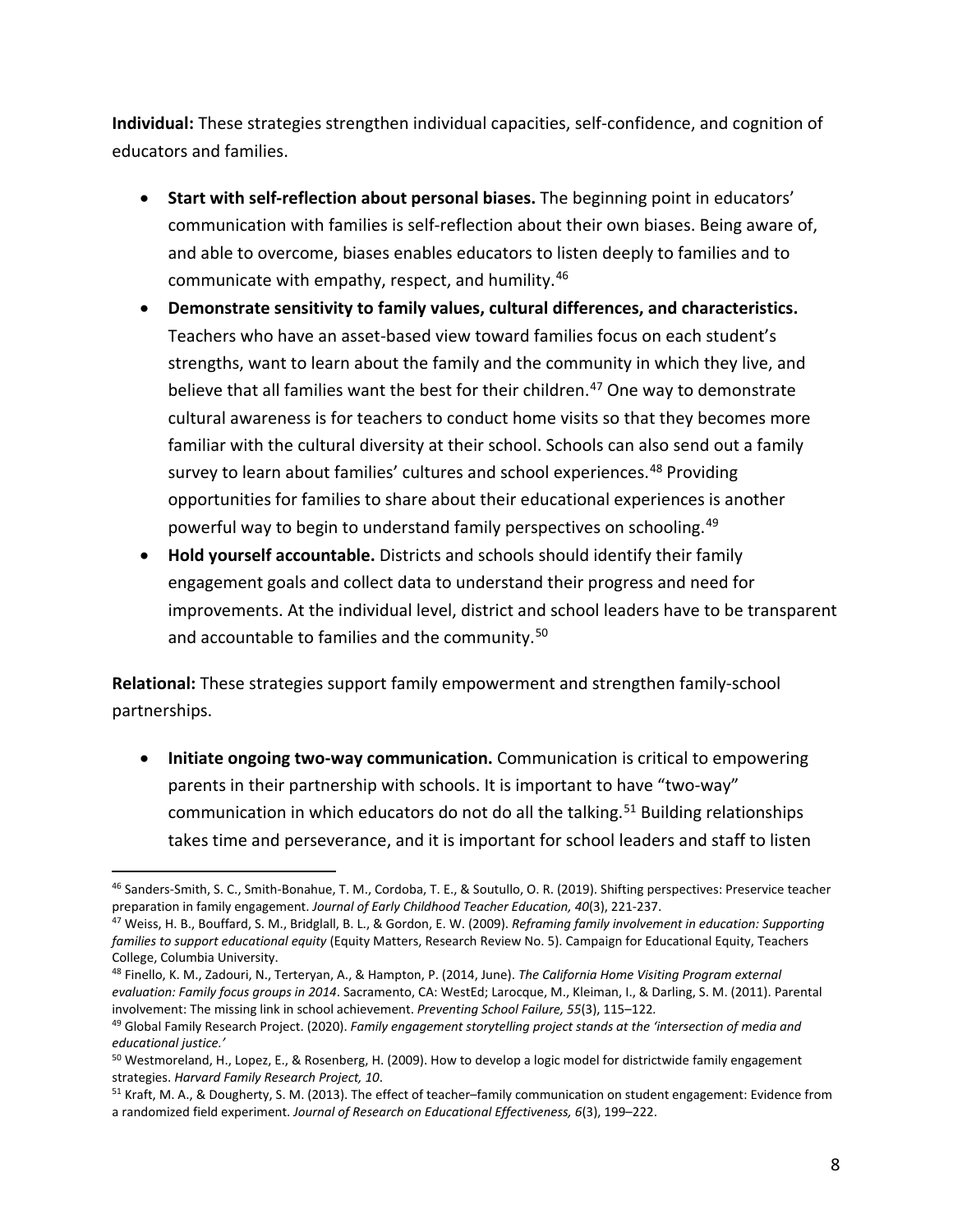with empathy, respect, and humility so they can learn from historically underserved families and understand their perspectives about school. Teachers who empower families whose members have been historically underserved or who are underrepresented in the community establish trust by learning about their culture; seeking to understand their experience with the education system, both past and present; and learning about their hopes and dreams for their children.<sup>[52](#page-8-0)</sup> Regular and responsive communication from teachers to families is important because it lays the foundation for strong partnerships and all forms of family engagement.<sup>[53](#page-8-1)</sup>

- **Employ dual capacity-building strategies to support family–school partnerships.**  Partnerships between home and school are most successful when they build the capacity of both families and educators to interact with each other. [The Partners in](https://www2.ed.gov/documents/family-community/partners-education.pdf)  [Education Dual Capacity-Building](https://www2.ed.gov/documents/family-community/partners-education.pdf) Framework, for example, uses a research-based partnership model and reinforces the importance of educators being proactive in creating opportunities for themselves and families to collaboratively develop skills needed for effective partnership.<sup>[54](#page-8-2)</sup> As outlined by this framework, effective partnerships are built by strengthening the capabilities (knowledge and skills), connections (social networks within and beyond the school community), cognition (beliefs and values), and confidence (self-efficacy) of families and educators.
- **Create opportunities for social networks of support.** Families from diverse backgrounds may feel more comfortable talking to and hearing from other families than from teachers or school staff. They also may trust the information more if it is coming from another parent or guardian.<sup>[55](#page-8-3)</sup> Multiple research and evaluation studies have suggested that families often find connecting with other families the most valuable aspect of participating in family–school partnerships. [56](#page-8-4)
- **Be proactive in establishing trust.** For historically underserved families, engagement efforts are not likely to be productive until trust is established between the family and their child's school.<sup>[57](#page-8-5)</sup> Trust creates the conditions in which family engagement can

<span id="page-8-0"></span><sup>52</sup> Marschall, M. J., Shah, P. R., & Donato, K. (2012). Parent involvement policy in established and new immigrant destinations.

<span id="page-8-1"></span>Social Science Quarterly, 93, 130–151. https://doi.org/10.1111/j.1540-6237.2011.00833.x<br><sup>53</sup> Weiss, H. B., Lopez, M. E., Kreider, H., & Chatman-Nelson, C. (2014). Preparing educators to engage families: Case studies<br>using

<span id="page-8-2"></span>*using an ecological systems framework* (3rd ed.). Sage. 54 Mapp, K. L., & Kuttner, P. J. (2013). *Partners in education: A dual capacity-building framework for family–school partnerships*. SEDL. Retrieved fro[m https://www2.ed.gov/documents/family-community/partners-education.pdf](https://www2.ed.gov/documents/family-community/partners-education.pdf)

<span id="page-8-3"></span><sup>55</sup> Yoder, N., Darling-Churchill, K., Colombi, G. D., Ruddy, S., Neiman, S., Chagnon, E., & Mayo, R. (2017). *Reference manual on making school climate improvements* (School climate improvement resource package)*.* National Center on Safe Supportive Learning Environments.<br><sup>56</sup> Community Science. (2018). *Evaluation of the Kindred Program final report*; Rangel, D. E., Shoji, M. N., & Gamoran, A. (2020).

<span id="page-8-4"></span>The development and sustainability of school-based parent networks in low-income Latinx communities: A mixed-methods investigation. American Educational Research Journal, 57(6), 2450-2484.

<span id="page-8-5"></span><sup>&</sup>lt;sup>57</sup> Partners in education: A dual-capacity-building framework for family-school partnerships (SEDL, 2013).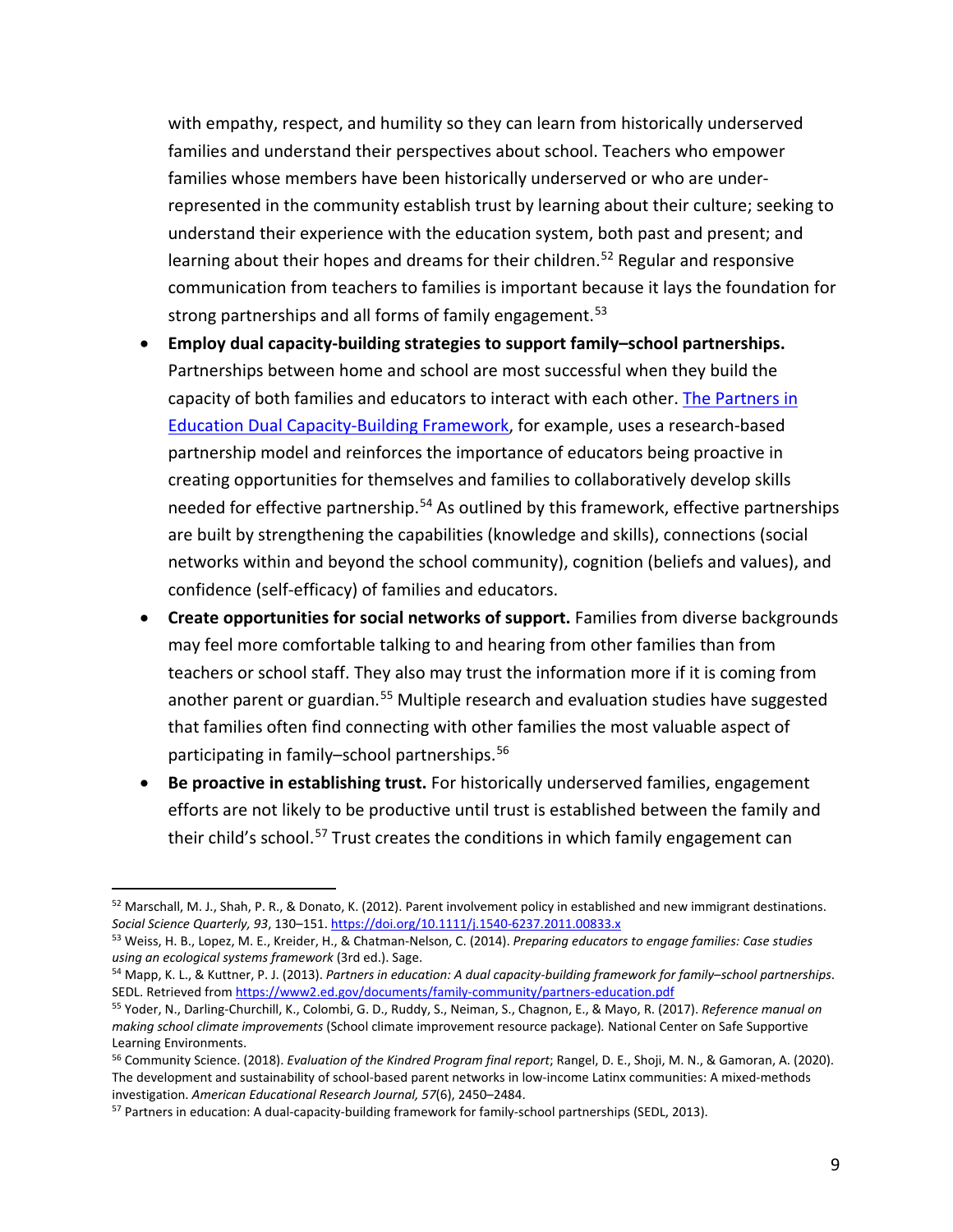flourish. In establishing contact with families, especially those who are historically underserved, teachers bear the responsibility of reaching out and initiating communication. Families that are in regular contact with teachers about student goals are likely to develop trust and have positive feelings about their role in their children's education.<sup>[58](#page-9-0)</sup> In turn, those families are more likely to engage in home-school partnership efforts and, eventually, become empowered to take larger roles in decisionmaking.

**Organizational:** These strategies are related to school and district-level policies that support family empowerment.

- **Offer professional development to school administrators, teachers, and staff on family engagement.** Research indicates that schools with stronger ties between educators, families, and the community were characterized by teacher actions such as initiating conversations and personally inviting families to participate in school events.<sup>[59](#page-9-1)</sup> School districts should build the capacity of all staff to carry out these sorts of actions to engage with families.
- **Adapt school practices to ensure access and agency for all families.** To ensure all families feel welcome and empowered to communicate with school employees, schools must consider families' needs, including accommodating families' schedules when planning events and bridging language barriers when communicating with families.<sup>[60](#page-9-2)</sup> Partnering with families to ensure student attendance can also give them access and promote agency. Evidence-based strategies to improve student attendance include communicating with families via text about the importance of attendance, alerting families when students are absent, and sending personalized messages to families when students struggle with chronic absence.<sup>[61](#page-9-3)</sup>
- **Support families to guide their children's learning from preschool to high school.** Families, schools, and communities can never start too early in supporting children's positive development. This engagement can begin in early childhood education,

<span id="page-9-0"></span> $\overline{a}$ <sup>58</sup> Wood, L., & Bauman, E. (2017). How family, school, and community engagement can improve student achievement and influence school reform: Literature review. Nellie Mae Education Foundation.

Zhang, C., Du, J., Sun, L., & Ding, Y. (2018). Extending face-to-face interactions: Understanding and developing an online teacher and family community. Early Childhood Education Journal, 46(3), 331-341.

<span id="page-9-1"></span><sup>&</sup>lt;sup>59</sup> Bryk, A. S., Sebring, P. B., Allensworth, E., Luppescu, S., & Easton, J. Q. (2010) *Organizing schools for improvement: Lessons from Chicago*. Chicago, Il. University of Chicago Press.

<span id="page-9-2"></span> $60$  Lowenhaupt, R., & Montgomery, N. (2018). Family engagement practices as sites of possibility: Supporting immigrant families through a district-university partnership. *Theory Into Practice, 57*(2), 99–108.<br><sup>61</sup> Heppen, J.B., Kurki, A., & Brown, S. (2020). *Can texting parents improve attendance in elementary school? A test of an* 

<span id="page-9-3"></span>*adaptive messaging strategy* (NCEE 2020–006). Washington, DC: U.S. Department of Education, Institute of Education Sciences, National Center for Education Evaluation and Regional Assistance.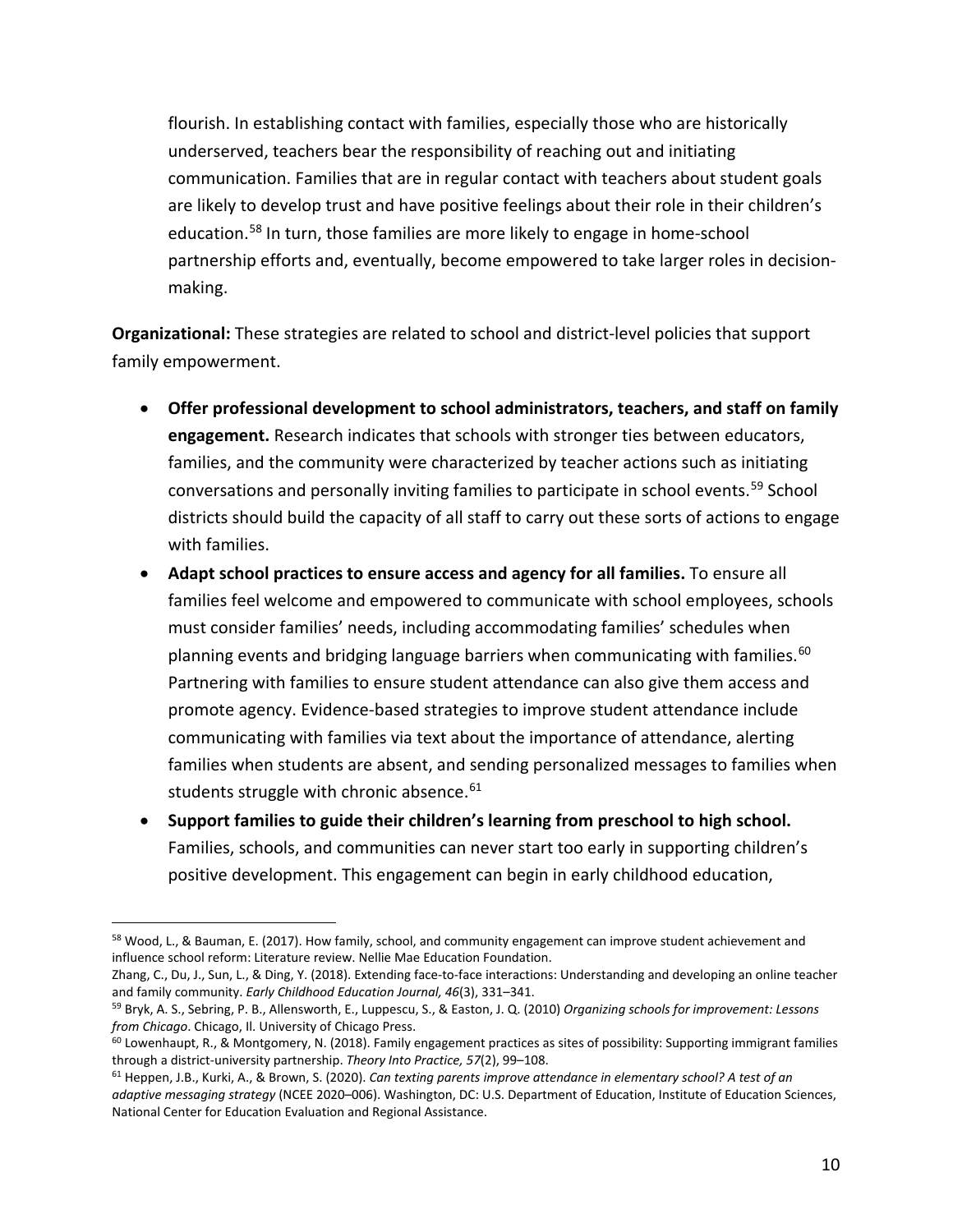including birth-to-five interventions. Educators can help empower parents to see that providing a child additional enrichment throughout their life enhances brain development and parents can play an important role in that. [62](#page-10-0) Effective family-school connections are important in supporting students as they transition through their school years. For example, a study of the transition from middle to high school found that students were less likely to struggle in their first year of high school if their high schools were engaged in regular communication with their families.<sup>[63](#page-10-1)</sup>

• **Link family and community engagement efforts to student learning.** In order to be effective in supporting student learning, parental involvement must extend beyond mere family participation in school-related activities. Actions that support student learning at home and in the community are likely to positively impact academic outcomes.<sup>[64](#page-10-2)</sup> Research indicates that schools with stronger relationships between educators, families, and the community had higher levels of student achievement than schools with weaker relationships.<sup>[65](#page-10-3)</sup> Teachers can play a key role in fostering relationships with families by spending time in the community, trying to understand local issues, and embracing family members as partners.<sup>[66](#page-10-4)</sup>

## **Parent Advisory Councils for Empowering Diverse Groups of Families**

Title I of the Elementary and Secondary Education Act (ESEA), signed into law in 1965, defined the roles of parents and communities in U.S. public education.<sup>[67](#page-10-5)</sup> Five years later, new federal achievement.<sup>[68](#page-10-6)</sup> PACs are still mandated by federal regulations today. regulations required each local education agency sponsoring Title I funded programs to establish a districtwide parent advisory council (PAC) to ensure that all children have a fair, equal, and significant opportunity to obtain a high-quality education. The provisions also mandated the local development of family engagement plans and provided strategies for building families' capacity for using effective practices to improve their children's academic

<span id="page-10-0"></span><sup>62</sup> Duckenfield, M., & Reynolds, B. (2013). School climate and dropout prevention. In T. Dary & T. Pickeral (Eds.), *School climate practices for implementation and sustainability* (School Climate Practice Brief No. 1, pp. 43–46). National School Climate Center.

<span id="page-10-1"></span><sup>63</sup> Mac Iver, M. A., Epstein, J. L., Sheldon, S. B., & Fonseca, E. (2015). Engaging families to support students' transition to high school: Evidence from the field. *The High School Journal, 99*(1), 27–45.

<span id="page-10-2"></span><sup>&</sup>lt;sup>64</sup> Grace, R. A., & Harrington, S. Y. (2015). Our children, our schools: Seeking solutions for improving the climate in urban public schools. *Alabama Journal of Educational Leadership, 2*, 1–14.

<span id="page-10-3"></span> $65$  Ibid.

<span id="page-10-4"></span><sup>66</sup> Bryk, A. S., Sebring, P. B., Allensworth, E., Luppescu, S., & Easton, J. Q. (2010). *Organizing schools for improvement: Lessons from Chicago*. Chicago, IL: University of Chicago Press.

<span id="page-10-5"></span><sup>67</sup> U.S. Department of Health, Education, and Welfare. (1978). *Title 1 ESEA: How it works. A guide for parents & parent advisory councils*.

<span id="page-10-6"></span><sup>&</sup>lt;sup>68</sup> Title I, Part A Parent Involvement Report, 2016-2017, Houston Independent School District.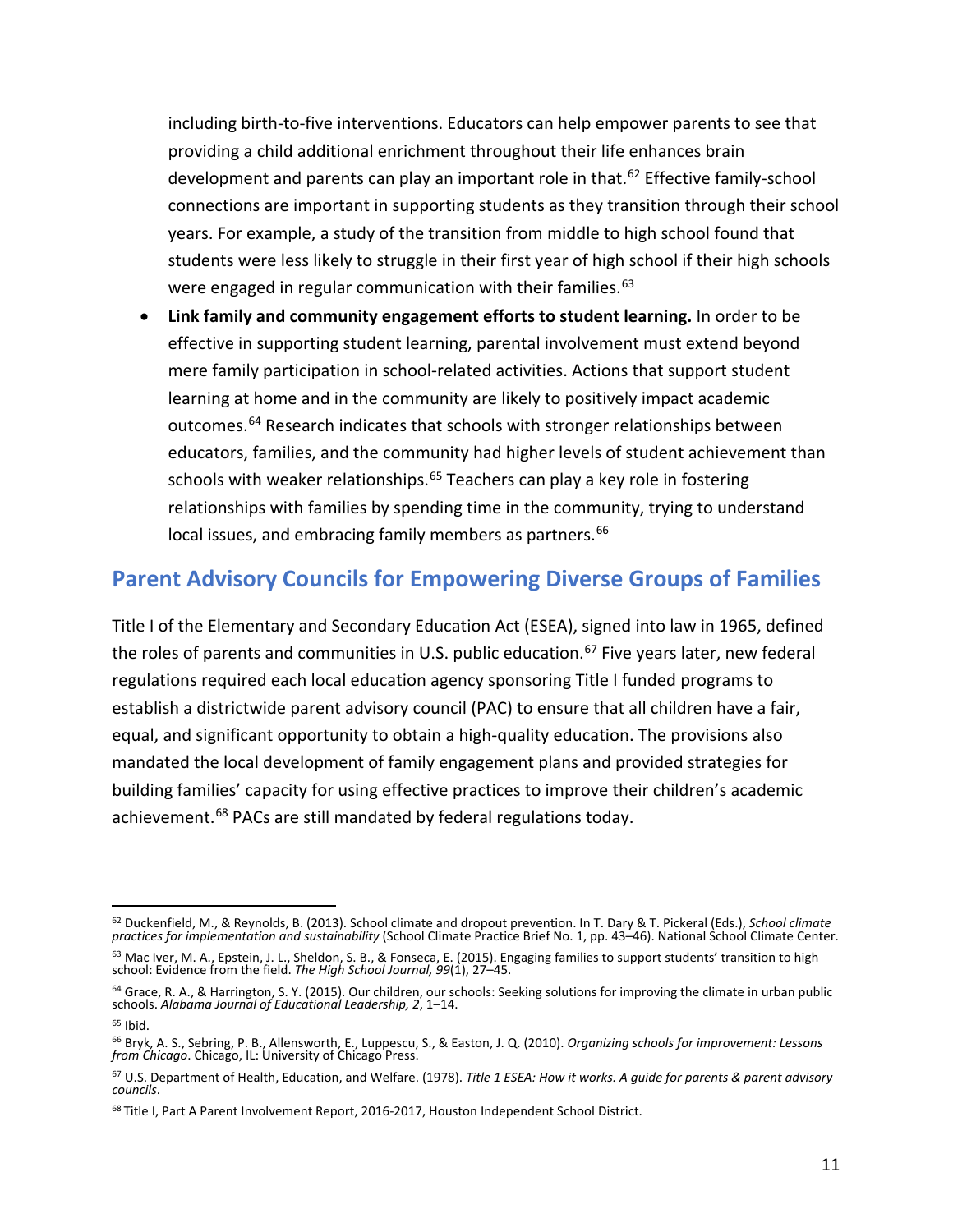PACs engage in the planning, design, implementation, and evaluation of school programs. They bring together parents, legal guardians, teachers, staff, administrators, and community stakeholders to leverage their skills and ideas to expand and strengthen academic programs. They can also link families to support and resources that enable their children to succeed in school. A PAC, through its elected officers, may advise policymakers and school administrators on matters related to the education of the students and the school.

PACs offer districts and schools a unique opportunity to strengthen ties between communities and schools by educating families about the educational programs available to their children; empowering families to have more of a voice in making decisions about their children's academics; and increasing communication between families, schools, and the community. PACs are particularly effective at empowering diverse communities, such as migrant families<sup>[69](#page-11-0)</sup> and Spanish-speaking families.<sup>[70](#page-11-1)</sup> PACs communicate with families in their community by disseminating information on issues of importance regarding their school. PAC communication may also be done through newsletters, telephone, video conference, email, and websites so that all parents have the opportunity for input. In addition, PACs work in a consultative role to advise districts and schools. In this role, PACs offer opportunities to foster family engagement and empower families to form partnerships with schools and other community stakeholders.

#### *Considerations for Working with Parent Advisory Councils*

Establishing and working with a PAC can create opportunities for schools to build meaningful connections with families and empower them as equal partners in their children's learning.<sup>[71](#page-11-2)</sup> However, there are many considerations for districts and schools working with PACs. Parent groups have pointed out that participation in formal school activities may not be the preferred form of engagement among many families in underserved communities.<sup>[72](#page-11-3)</sup> Accordingly, districts need to work hard and invest substantial time and resources to make PACs meaningful enough for parents and families to choose to participate.

District and school personnel may want to consider the following questions in order to prepare themselves to work effectively with PACs (the questions and considerations below are informed

<span id="page-11-0"></span><sup>69</sup> United States Office of Migrant Education. (2018). *Parent Advisory Councils*. Migrant Education Program. [https://results.ed.gov/sdp-toolkit/article/f-1-parent-advisory-councils/state-and-local-mep-parent-advisory-councils-inclusion](https://results.ed.gov/sdp-toolkit/article/f-1-parent-advisory-councils/state-and-local-mep-parent-advisory-councils-inclusion-in-sdp)[in-sdp](https://results.ed.gov/sdp-toolkit/article/f-1-parent-advisory-councils/state-and-local-mep-parent-advisory-councils-inclusion-in-sdp) 

<span id="page-11-1"></span><sup>70</sup> Alves, A. J. (2016). *The Parent Advisory Council for Spanish-speaking parents: A program evaluation* (Doctoral dissertation, Loyola University Chicago).

<span id="page-11-2"></span><sup>71</sup> Jennings, W. B. (1989). How to organize successful parent advisory committees. *Educational Leadership, 47*(2), 42–45. <https://eric.ed.gov/?q=Parent+Advisory+Councils&pr=on&id=EJ397740>

<span id="page-11-3"></span><sup>72</sup> Auerbach, S. (2007). Visioning parent engagement in urban schools. *Journal of School Leadership, 17*(6), 699–734.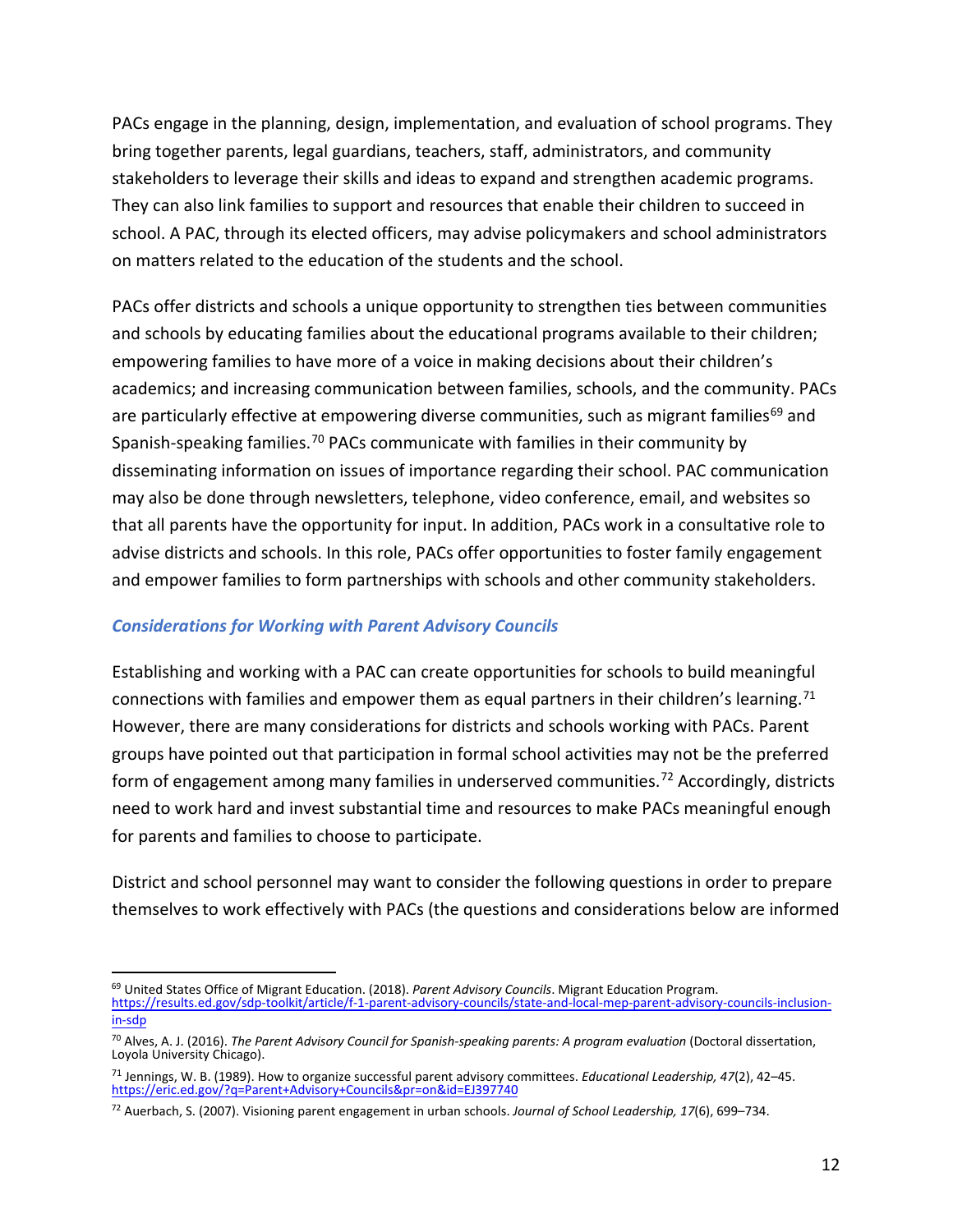by "lessons learned" from the experiences of district and school personnel and are not based on empirical research findings):

- **What can districts and schools learn from families participating in the PAC?** In partnerships with PACs, it is important for districts and schools to learn from families. This learning can shape how PACs are organized to co-design the processes and practices that can increase student achievement.
- **Is the PAC representative of cultural diversity in the student body?** A PAC that is made up only of families of academically high-performing students or of one race or ethnic group may fail to address issues that enable all students to succeed.
- **How can the cultural diversity of the PAC be increased?** Communication from districts and schools should address the establishment, membership, and operation of the PAC in languages and modes that are accessible to all families.
- **What training can be offered to the PAC?** Information, training, and technical assistance can help build the capacity of PAC members to effectively serve in their roles.
- **Are PAC meetings accessible?** Flexible scheduling, childcare, transportation, and translators are all important logistics to consider.
- **Does the PAC engage community members?** Inviting community members other than families to join the council provides different perspectives on increasing student achievement.
- **How can the PAC use data to inform its decisions?** Decisions should be informed by high-quality data. Gather and review data from a diverse set of families to identify strengths and challenges of existing family engagement strategies and to inform PAC decisions.<sup>[73](#page-12-0)</sup> At least once a year, assess the PAC's performance to determine if it is accomplishing its goals.[74](#page-12-1)

# **Conclusion**

 $\overline{a}$ 

As policymakers design educational programs to improve academic outcomes for students, many have recognized the potential of empowering families in their children's education. District and school leaders are encouraged to facilitate partnerships with families to strengthen their capacity to support their children's learning. This is especially true for families that are historically underserved, whose members identify as Black, Hispanic/Latinx, Indigenous or other people of color, or whose members identify with under-represented religious beliefs, sexual

<span id="page-12-0"></span><sup>73</sup> California Department of Education. (2017). *Family engagement toolkit: Continuous improvement through an equity lens*. Sacramento, CA: Author.

<span id="page-12-1"></span><sup>74</sup> Jennings, W. B. (1989). How to organize successful parent advisory committees. *Educational Leadership, 47*(2), 42–45. <https://eric.ed.gov/?q=Parent+Advisory+Councils&pr=on&id=EJ397740>